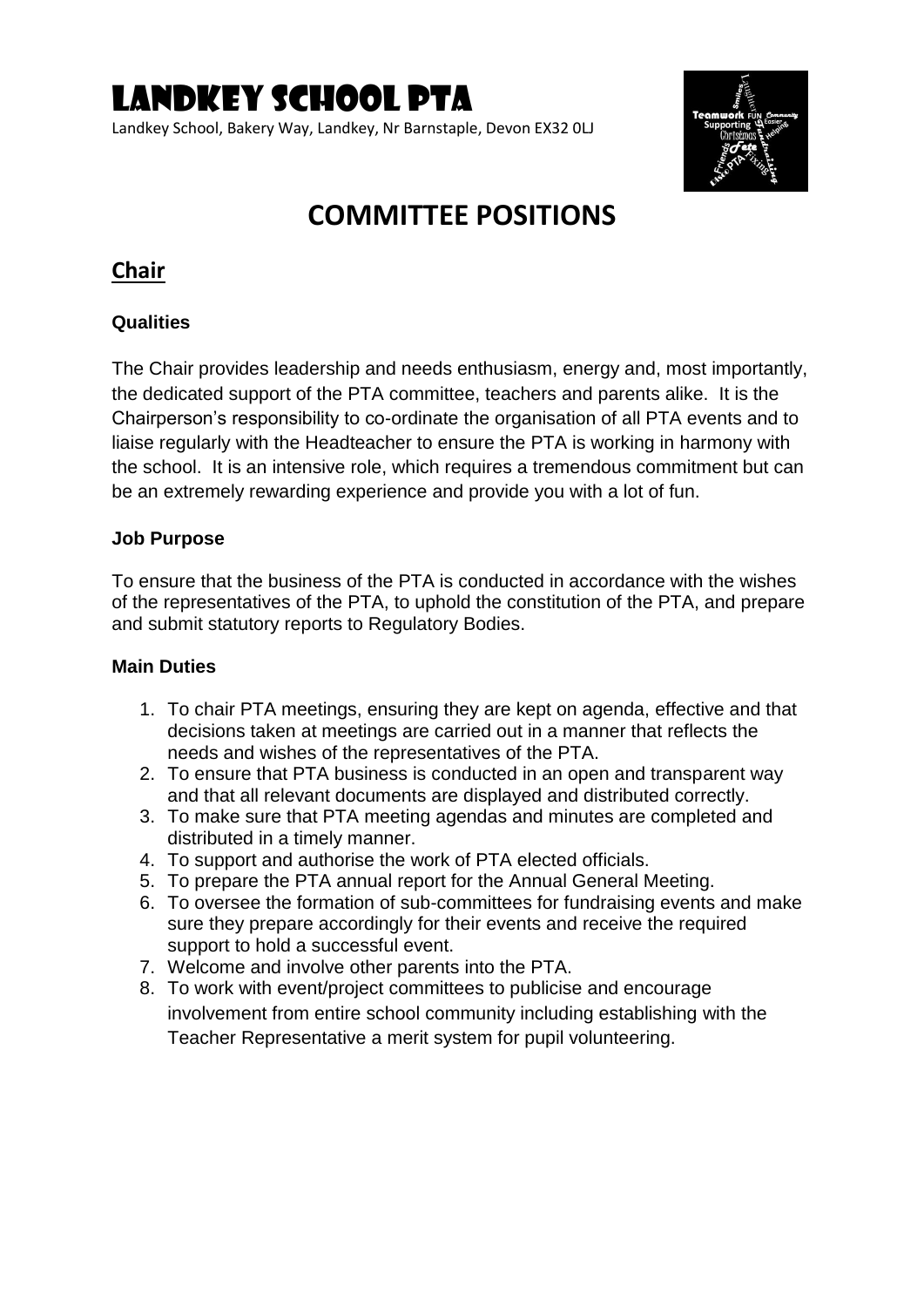Landkey School, Bakery Way, Landkey, Nr Barnstaple, Devon EX32 0LJ



## **Vice Chair**

## **Qualities**

The support provided by the Vice-Chair is invaluable. Deputising for the Chairperson when necessary, the Vice-Chair helps to ensure that the Committee and all of the events continue to run smoothly. As with the Chair, leadership, enthusiasm and energy are necessary qualities for this post. Either the Vice-Chair or Chair needs to be a regular face at the school gates that the parents feel they can approach if they have questions or comments for the PTA.

## **Job Purpose**

To support the chair in all aspects of their role, to ensure that the business of the PTA is conducted in accordance with the wishes of the representatives of the PTA and to uphold the constitution of the PTA.

## **Main Duties**

1. To chair any meetings that the Chair is unable to attend and be involved in, or liaise with the committee and subcommittees organising events.

- 2. To draw up annual PTA programme in consultation with the Chair.
- 3. To prepare meeting agendas by consulting with the PTA Chair.
- 4. To welcome and involve other parents into the PTA.
- 5. To lead parent and wider school community engagement in PTA (class representatives, use of local contacts and skills).
- 6. To prepare with the Chair the PTA annual report for the Annual General Meeting.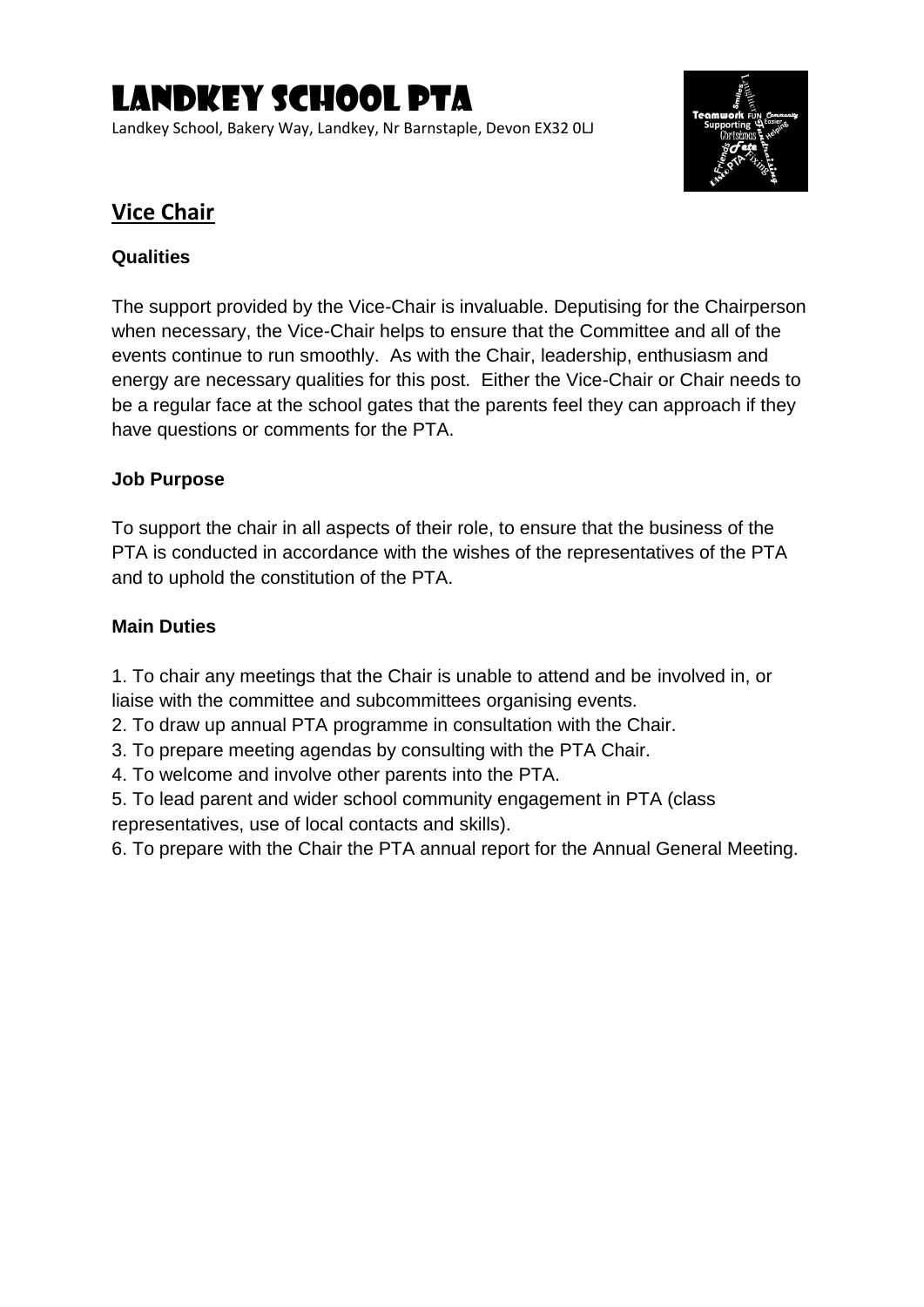Landkey School, Bakery Way, Landkey, Nr Barnstaple, Devon EX32 0LJ



## **Secretary**

## **Qualities**

The Secretary ensures that the PTA runs smoothly and provides a link between Committee Members and the PTA, and between the PTA and the School. This requires good organisational and communication skills and being able to stick to deadlines.

## **Job Purpose**

To fulfil and perform the secretarial duties required for the smooth running of the PTA and to lead in producing timely communication on all aspects of PTA activity and business.

- 1. To ensure all arrangements are made for PTA meetings.
- 2. To ensure that PTA meetings are publicised in advance of the meeting.
- 3. To make sure that PTA meeting agendas and minutes are completed and distributed in a timely manner, including publishing on the school website.
- 4. To take minutes at PTA meetings and the Annual General Meeting.
- 5. To communicate to all parents, wider school and community about meetings, news and events via Facebook, flyers, posters, newsletters and website.
- 6. To plan and develop termly printed PTA newsletter
- 7. To develop and manage the PTA Facebook page, ensuring it is up-to-date.
- 8. To assist the Chair, Vice-Chair and Treasurer with specific requests which require formal written correspondence.
- 9. To assist the Chair, Treasurer and sub-committees at fundraising events.
- 10.To establish diary dates and keep updated and well-publicised.
- 11.To correspond with sponsors, the PTA, the Teacher Representative and the Headteacher when specific actions relating to PTA business are required.
- 12.To communicate to all parents, wider school and community about meetings, news and events via Facebook, flyers, posters, newsletters and website.
- 13.To establish and keep an up to date member and volunteer database.
- 14.Apply for event licenses as needed.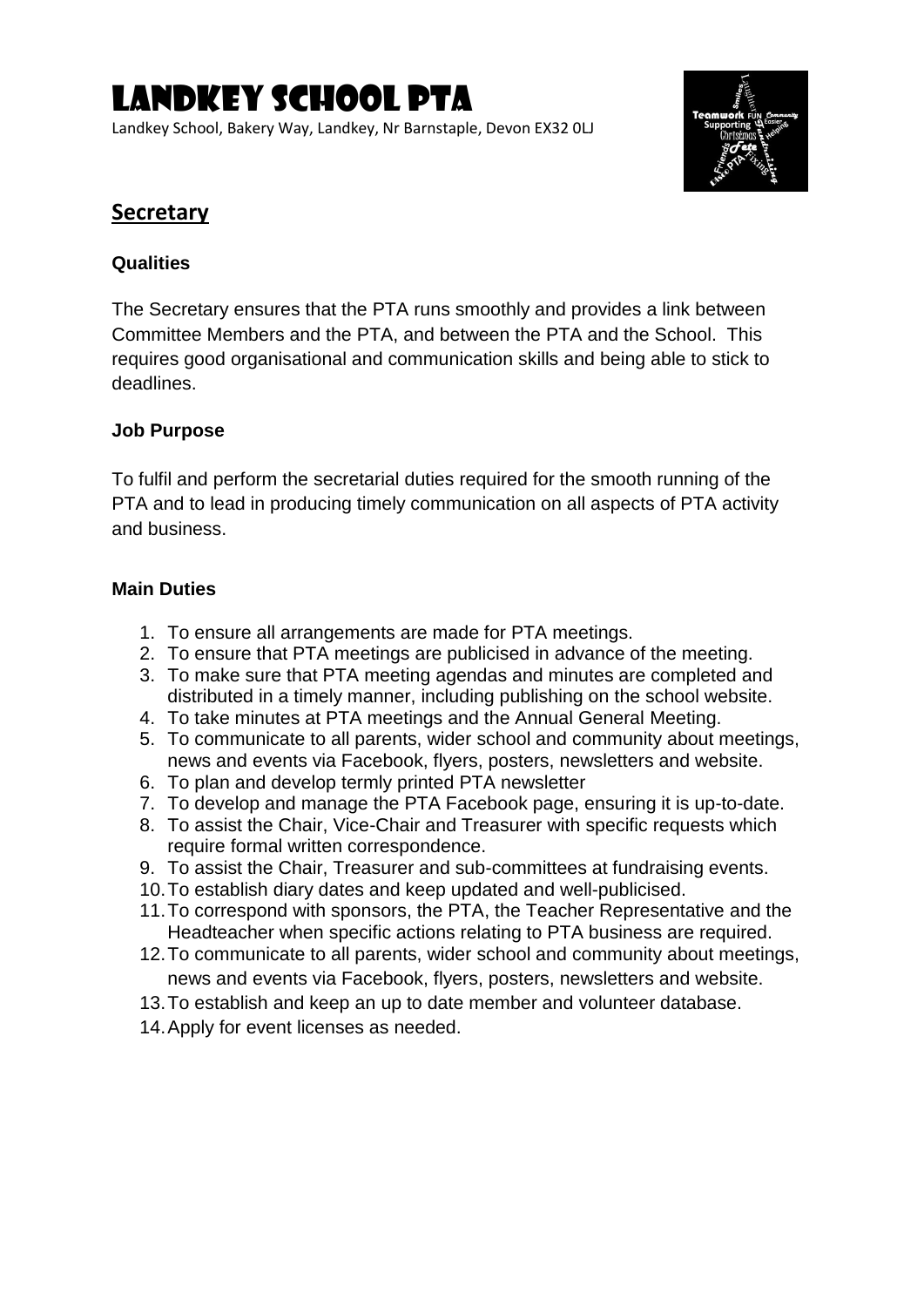Landkey School, Bakery Way, Landkey, Nr Barnstaple, Devon EX32 0LJ



## **Treasurer**

## **Qualities**

Whilst all Committee members have equal responsibility for the control and management of the PTA's funds, the Treasurer plays an important role in helping the Committee carry out these duties properly. A good understanding of financial issues is key, although there is no need to be a qualified accountant.

## **Job Purpose**

To maintain up-to-date records of all PTA financial transactions.

- 1. Day-to-day management of accounts, including issuing bills and receipts on behalf of the PTA and making payments.
- 2. To prepare and update financial ledgers on a regular basis.
- 3. To complete banking transactions on a regular basis.
- 4. Prepare and co-sign cheques as required.
- 5. Maintain petty cash quarterly and balance.
- 6. Reconcile bank statement to cash book.
- 7. Liaise with the bank regarding changes to mandates and signatories.
- 8. Ensure committee use agreed procedures for financial commitments.
- 9. To organise floats for fundraising events, collect and reconcile monies raised at these events and report totals raised to the appropriate stakeholders.
- 10.To prepare and report financial statements at PTA Meetings.
- 11.To prepare a concise Financial Report for the Annual General Meeting.
- 12.To arrange for reimbursement of funds paid out to support PTA activities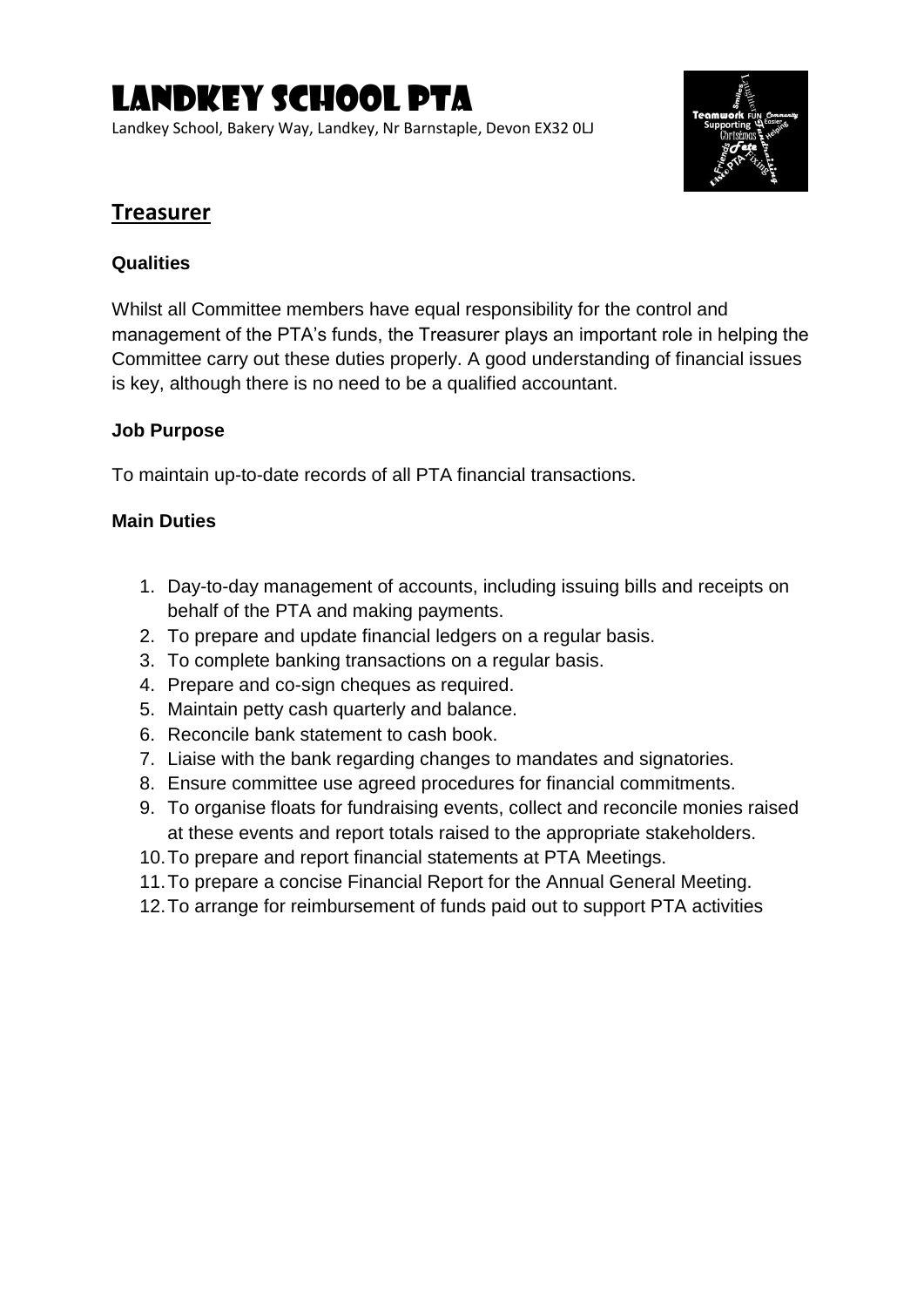Landkey School, Bakery Way, Landkey, Nr Barnstaple, Devon EX32 0LJ



## **Fundraising Lead and Assistant**

## **Qualities**

The Fundraising Lead and Assistant are positions designed to spread the load of obtaining prizes for raffles and donations for fundraising events across the whole year. The Fundraising positions are intensive roles which need people who can give time during normal business hours to call/write/visit businesses. The people taking on these roles need to be confident and able to explain the value in supporting our cause.

#### **Job Purpose**

To fundraise all the year round for the PTA and keep good relations with people and businesses who donate by thanking them appropriately. The Fundraising team is also responsible for establishing and maintaining good contacts with local businesses and finding out information about charitable grants available.

- 1. Obtain raffle/tombola prize donations from businesses throughout the year.
- 2. Maintain a list of donation providers and dates/type of donations.
- 3. Send appropriate thank you letters and information on impact of donation.
- 4. Investigate grants available and inform the committee so that the application can be voted upon.
- 5. Upon approval from the PTA committee, apply for suitable grants and keep the committee informed as to the result of each application.